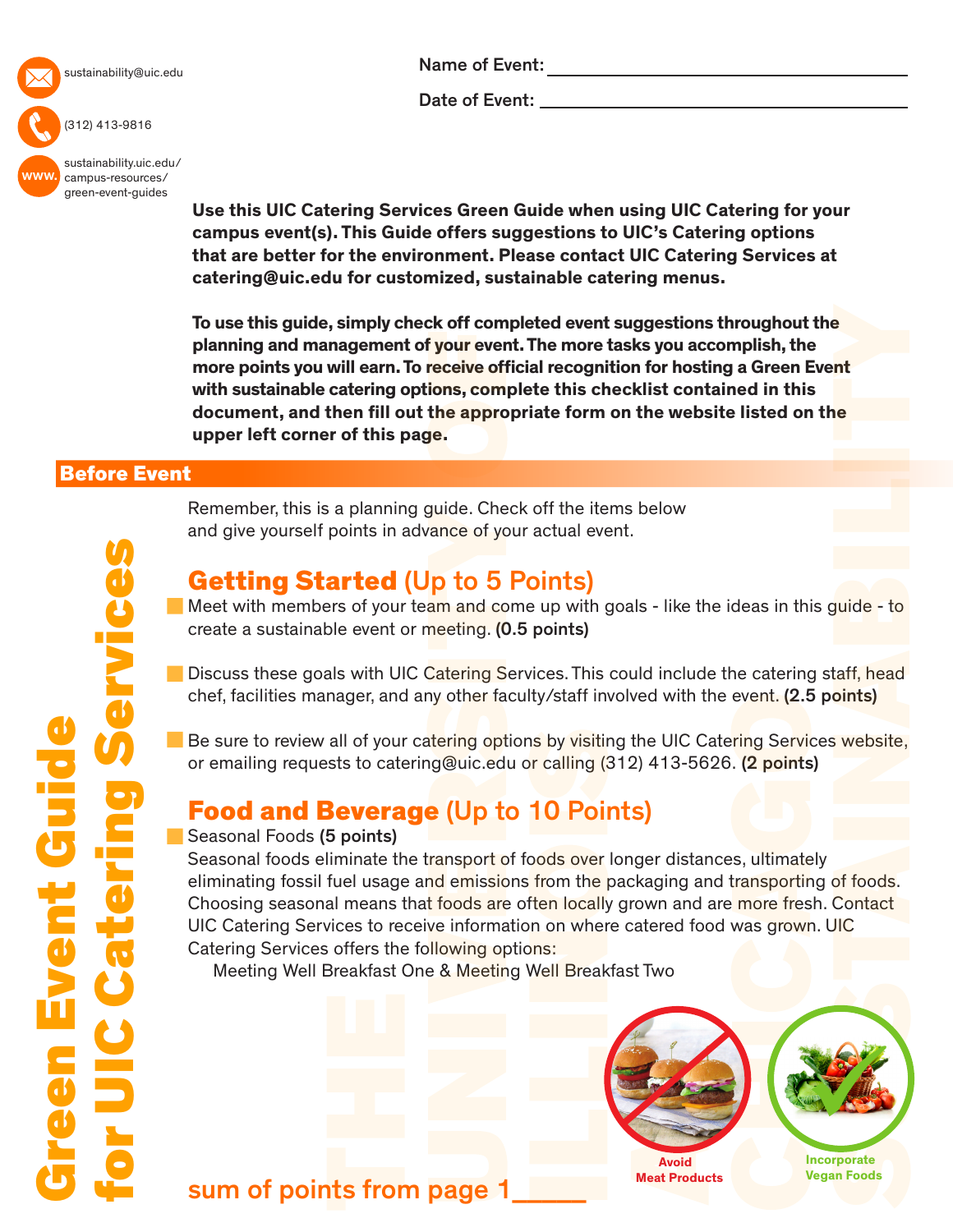**Vegetarian/Vegan/Organic (5 points)** 

Vegetarian and vegan based food options provide another way to host a sustainable event. **Vegetarian and vegan food options have a much lighter carbon footprint compared to a meat-based diet.** This is due to intense amount of water, land, and resources that are used in animal food production. UIC Catering Services offers a few vegan and vegetarian options that are listed below. Organic foods are a sustainable food option in that they are produced in balance with the natural environment by organic farms. Practices often times include the preservation of natural resources and animal health, no use of genetically modified ingredients, pesticides or herbicides.

Meeting Well Mediterranean Buffet & Meeting Well Cliff Bars

### Recycling & Waste Minimization (Up to 23 Points)

**When using UIC Catering Services, be sure to consider the amount of waste that is produced. Choosing sustainable dinnerware products and the style in which food and beverages are served, will help minimize impacts on the environment.**

Choosing sustainable dinnerware, cutlery, and glassware for your event can make a positive impact on the environment. **[UIC Catering Services o](http://www.uic.edu/depts/dining/catering.shtml)ffers a variety of catering options that offer sustainable dinnerware, cutlery, and glassware.** High-quality earth friendly disposables includes recyclable plates and silverware, that reduce the number of landfill destined plates and silverware. **hat is<br>food and<br>a positive**<br>ptions<br>iendly<br>andfill<br>nerware<br>mailing<br>our event.<br>ing,<br> $\frac{1}{2}$ 

a. At a cost of \$2.50 per person, your event can choose to purchase recyclable dinnerware options. (6 points)

In Any Event: Lunch and Dinner Buffet

In Any Event: Build Your Own Buffet

In Any Event: Taste of Asia

In Any Event: Masala by Marigold

China and glass service also help to minimize the amount of waste produced alternatively to the use of disposable cups, which often times cannot be recycled. These can be purchased at a rate of \$5.50 per person. Make special requests to UIC Catering Services by emailing requests to catering@uic.edu or call (312) 413-5626 (10 points)

Buffets and party platters offer a sustainable way to serve food and beverages at your event. By eliminating individual packaging such as boxed lunches, individual chip packaging, condiments, etc., you are minimizing the amount of waste your event produces.

#### Buffets (2 points)

In Any Event: Luch and Dinner Buffet In Any Event: Build Your Own Buffet In Any Event: Masala by Marigold

**Party Platters (2 points)** 

In Any Event: Deli Platter Lunches

In Your Space Party Platter

This option is only available to student organizations for pick-up only

### sum of points from page 2